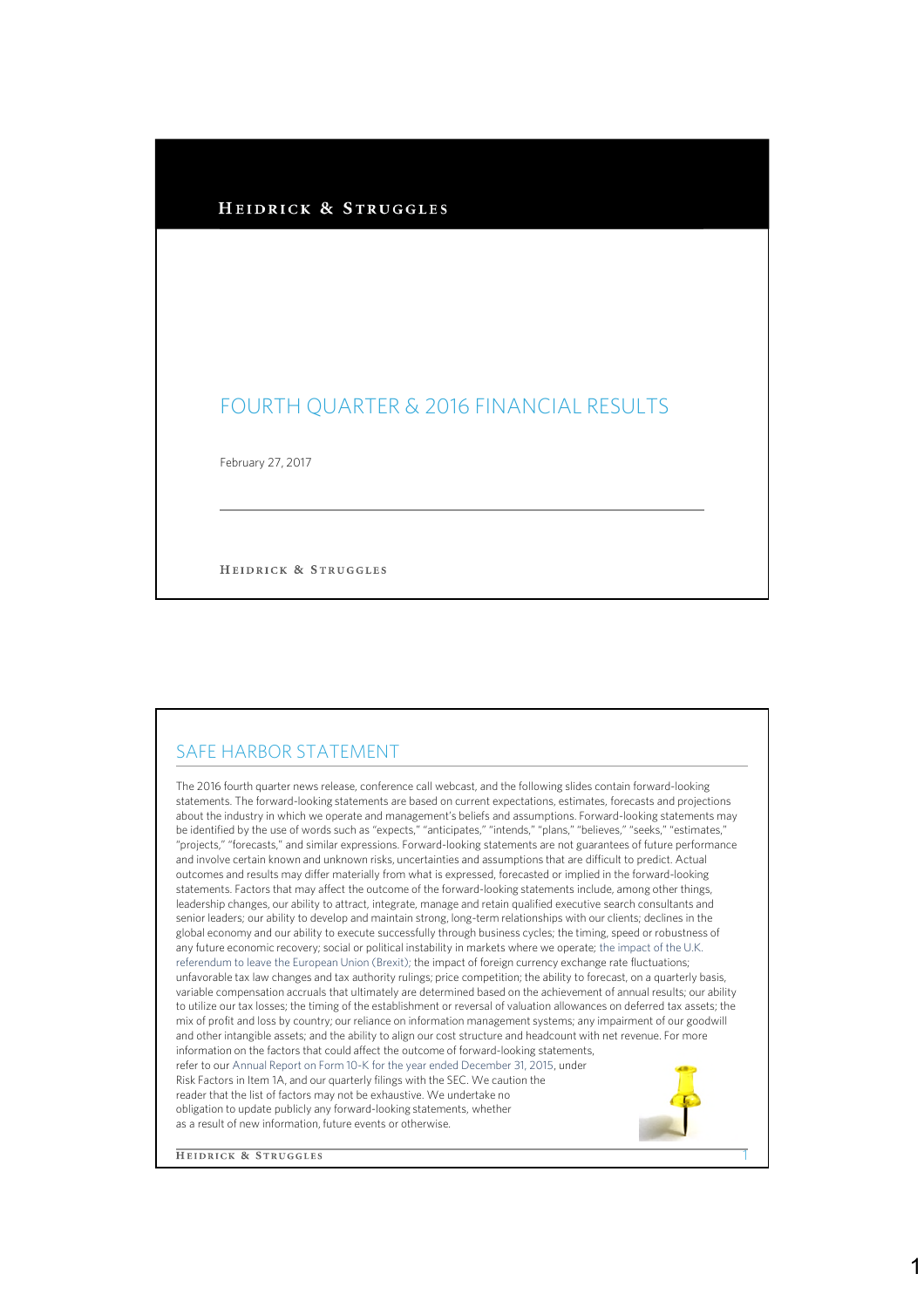

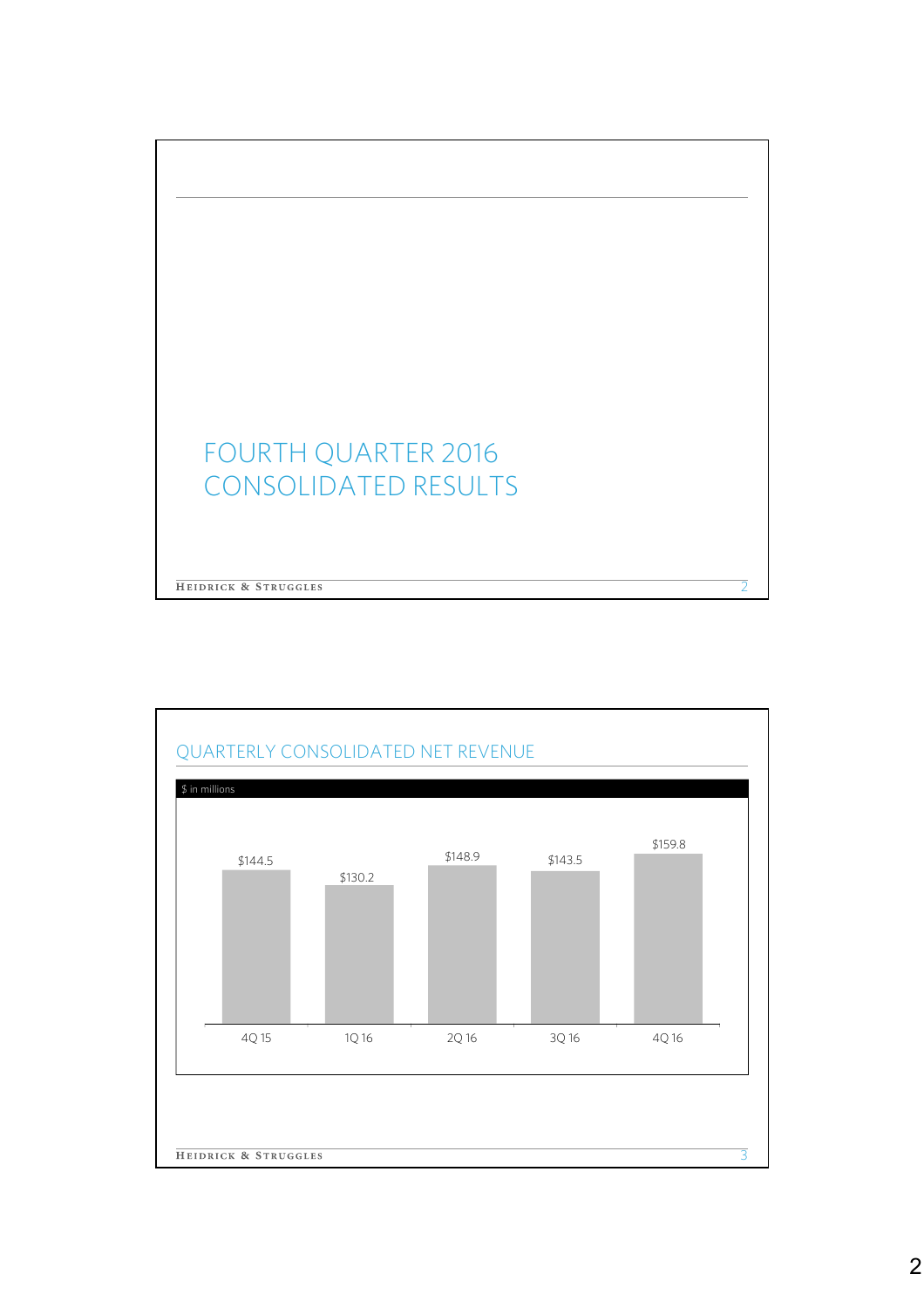

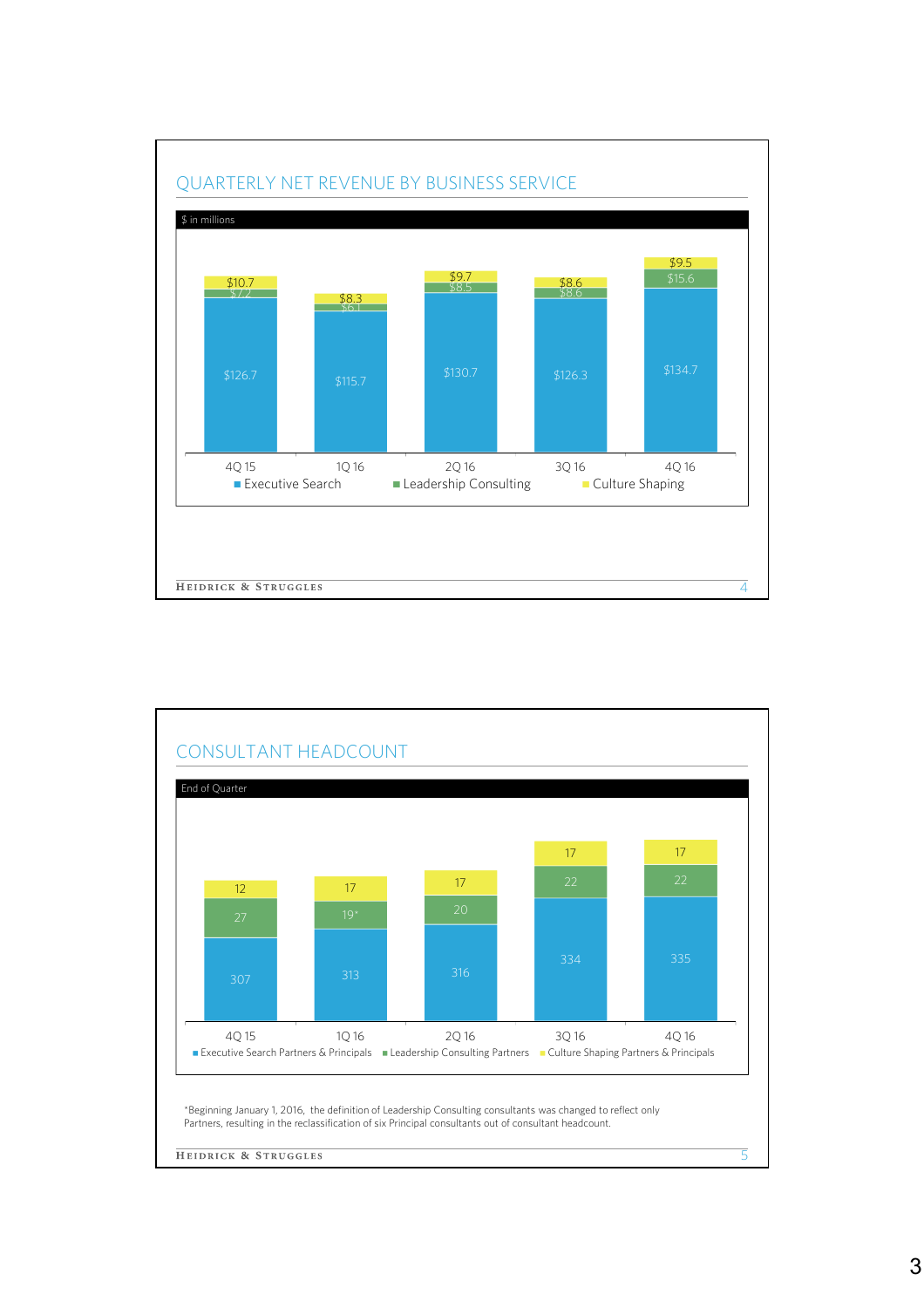

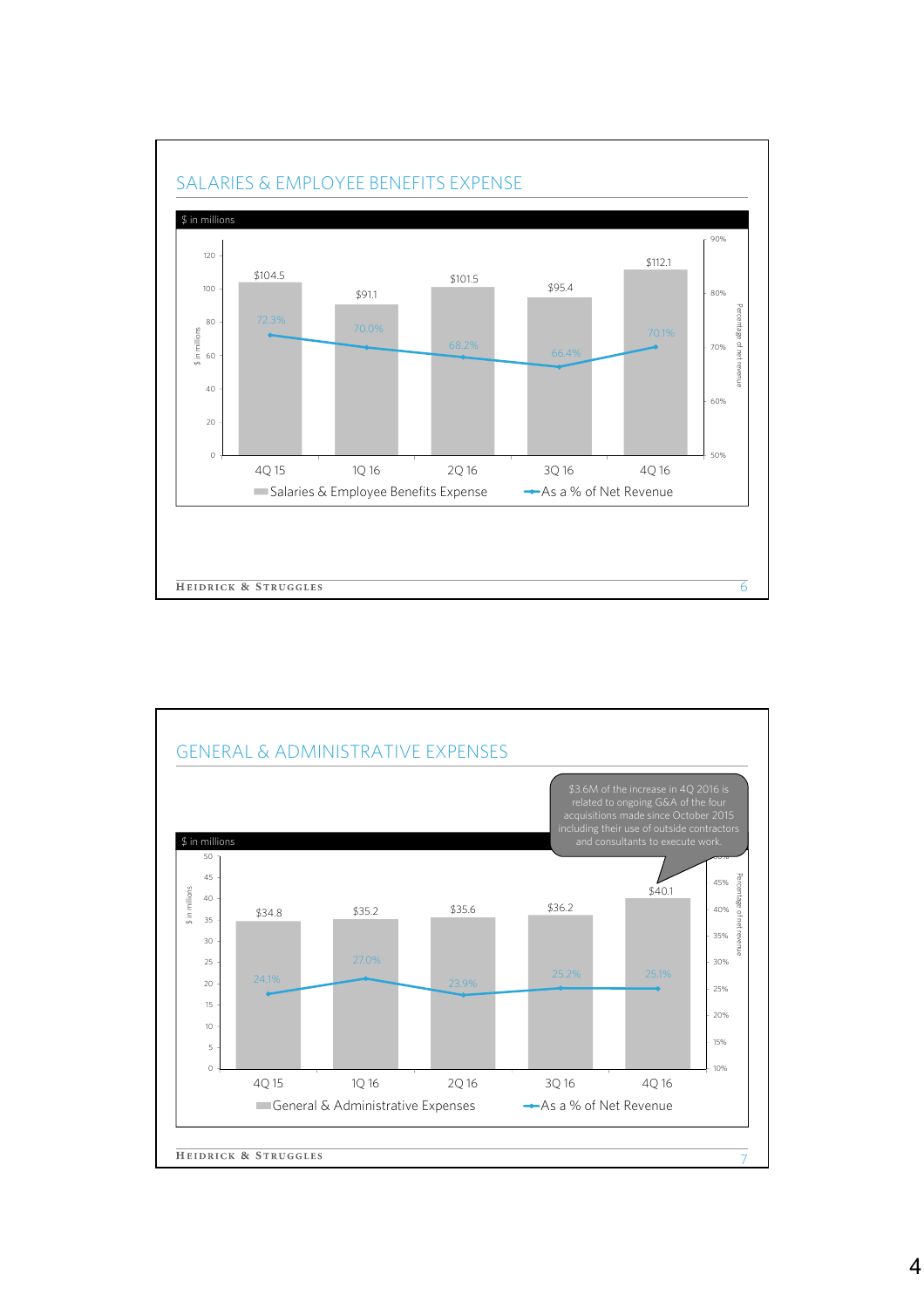

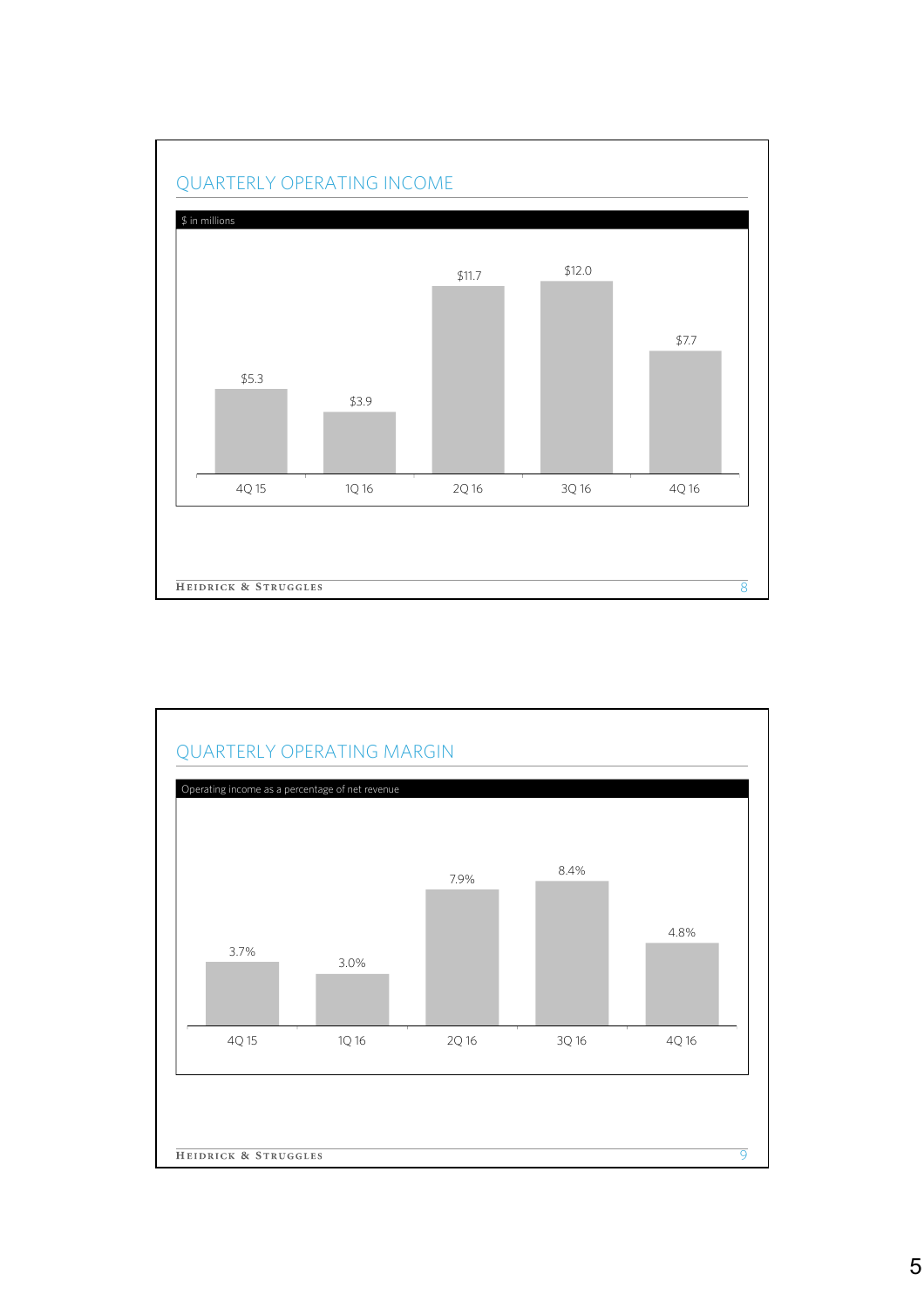

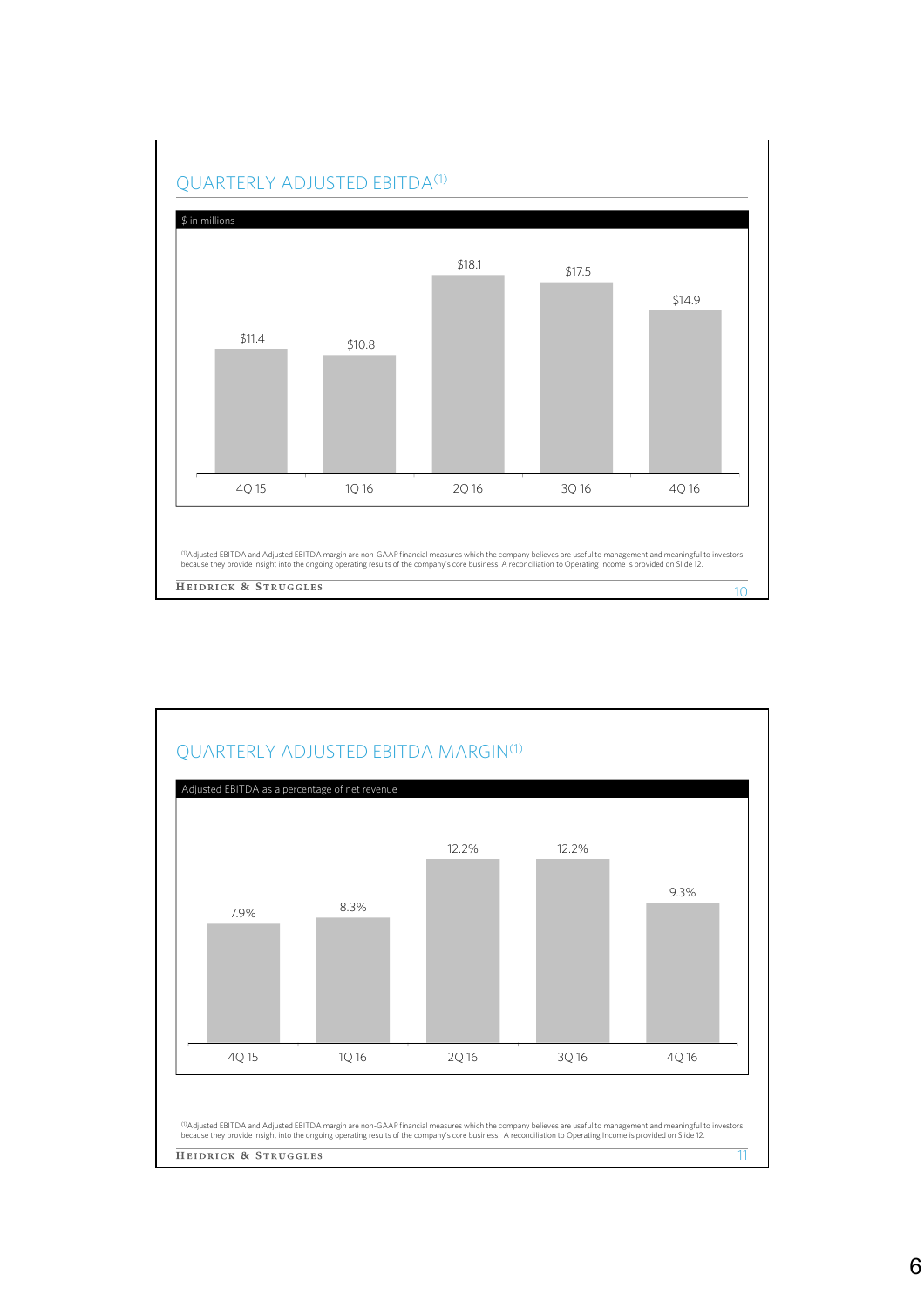## ADJUSTED EBITDA MARGIN

We define Adjusted EBITDA as earnings before interest, taxes, depreciation, intangible amortization, stockbased compensation expense, compensation expense associated with Senn Delaney retention awards, acquisition-related earnout accretion, and other non-operating income or expense.

| \$ in millions -- numbers may not foot due to rounding | 3 months ended December 31,<br>2016<br>2015<br>change |        |    |        |                  |       |
|--------------------------------------------------------|-------------------------------------------------------|--------|----|--------|------------------|-------|
| Net Income                                             | S.                                                    | 0.5    | \$ | 1.3    | $\mathfrak{L}^-$ | (0.8) |
| Interest, net                                          | \$                                                    | (0.1)  | \$ | (0.2)  |                  |       |
| Other, net                                             |                                                       | (1.9)  | \$ | 0.7    |                  |       |
| Provision for income taxes                             | \$                                                    | 9.1    | \$ | 3.5    |                  |       |
| <b>Operating Income</b>                                | \$                                                    | 7.7    | \$ | 5.3    | $\mathcal{L}$    | 2.4   |
| Adjustments                                            |                                                       |        |    |        |                  |       |
| Salaries and employee benefits                         |                                                       |        |    |        |                  |       |
| Stock-based compensation expense                       |                                                       | 1.3    |    | 1.4    |                  | (0.1) |
| Senn Delaney retention awards                          |                                                       | 0.6    |    | 0.5    |                  | 0.6   |
| General and administrative expenses                    |                                                       |        |    |        |                  |       |
| Depreciation                                           |                                                       | 7.4    |    | 2.3    |                  | 0.1   |
| Intangible amortization                                |                                                       | 7.4    |    | 1.4    |                  | 1.0   |
| <b>Farnout accretion</b>                               |                                                       | 0.4    |    | 0.4    |                  | 0.0   |
| Adjusted EBITDA                                        |                                                       | \$14.9 |    | \$11.4 | $$^{\circ}$      | 3.5   |
| Adjusted EBITDA Margin (as % of net revenue)           |                                                       | 9.3%   |    | 7.9%   |                  |       |
| HEIDRICK & STRUGGLES                                   |                                                       |        |    |        |                  |       |
|                                                        |                                                       |        |    |        |                  |       |

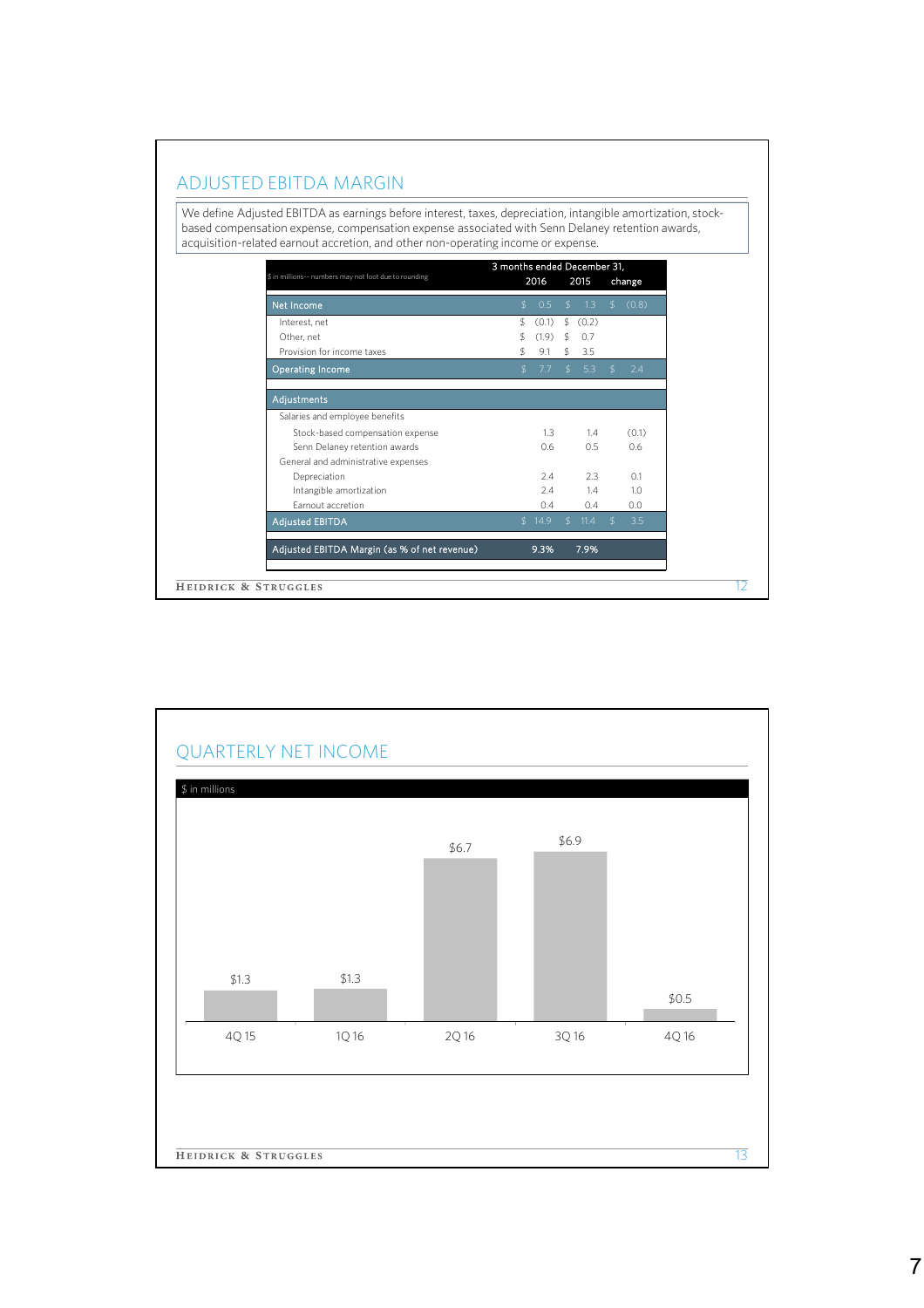

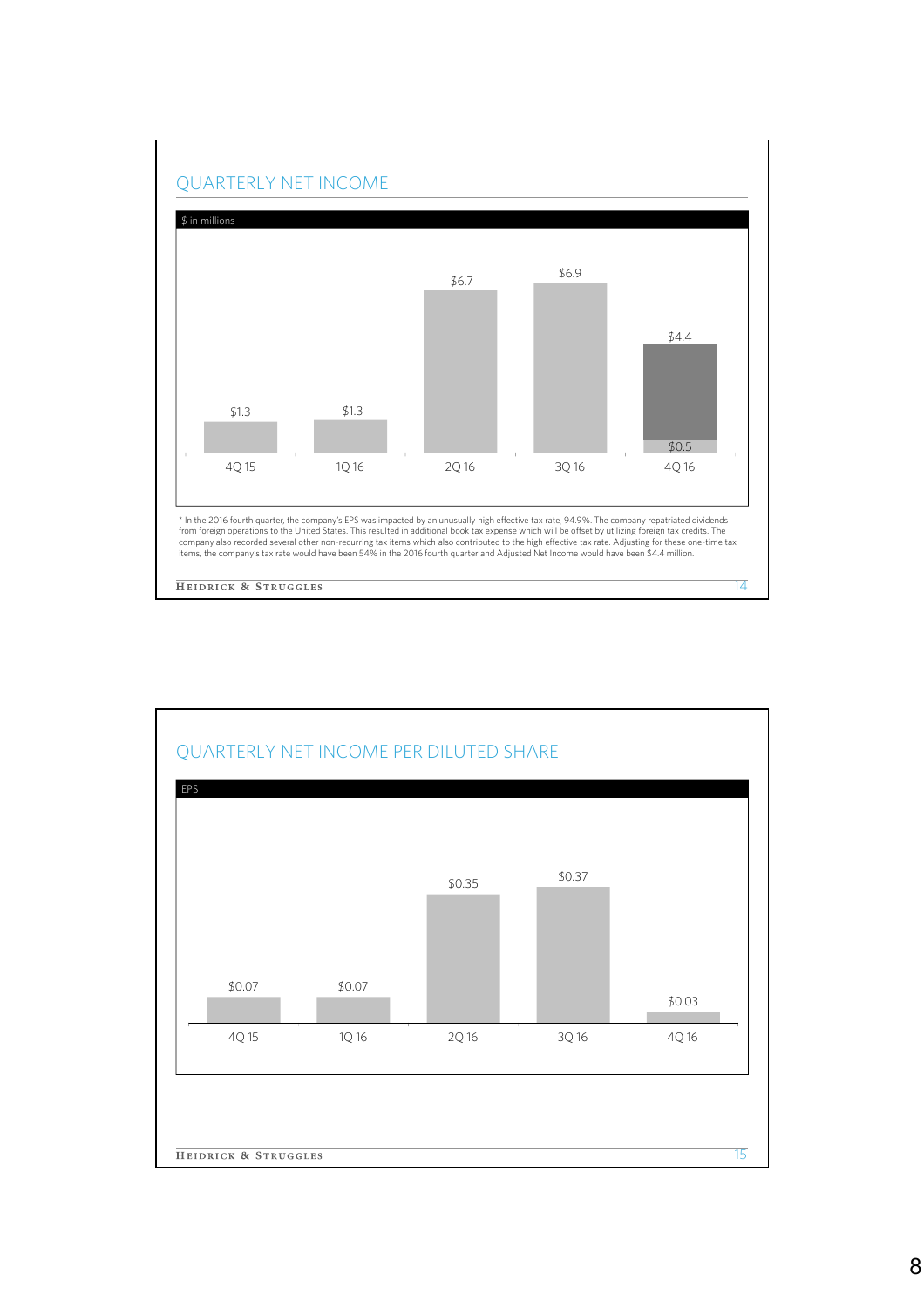

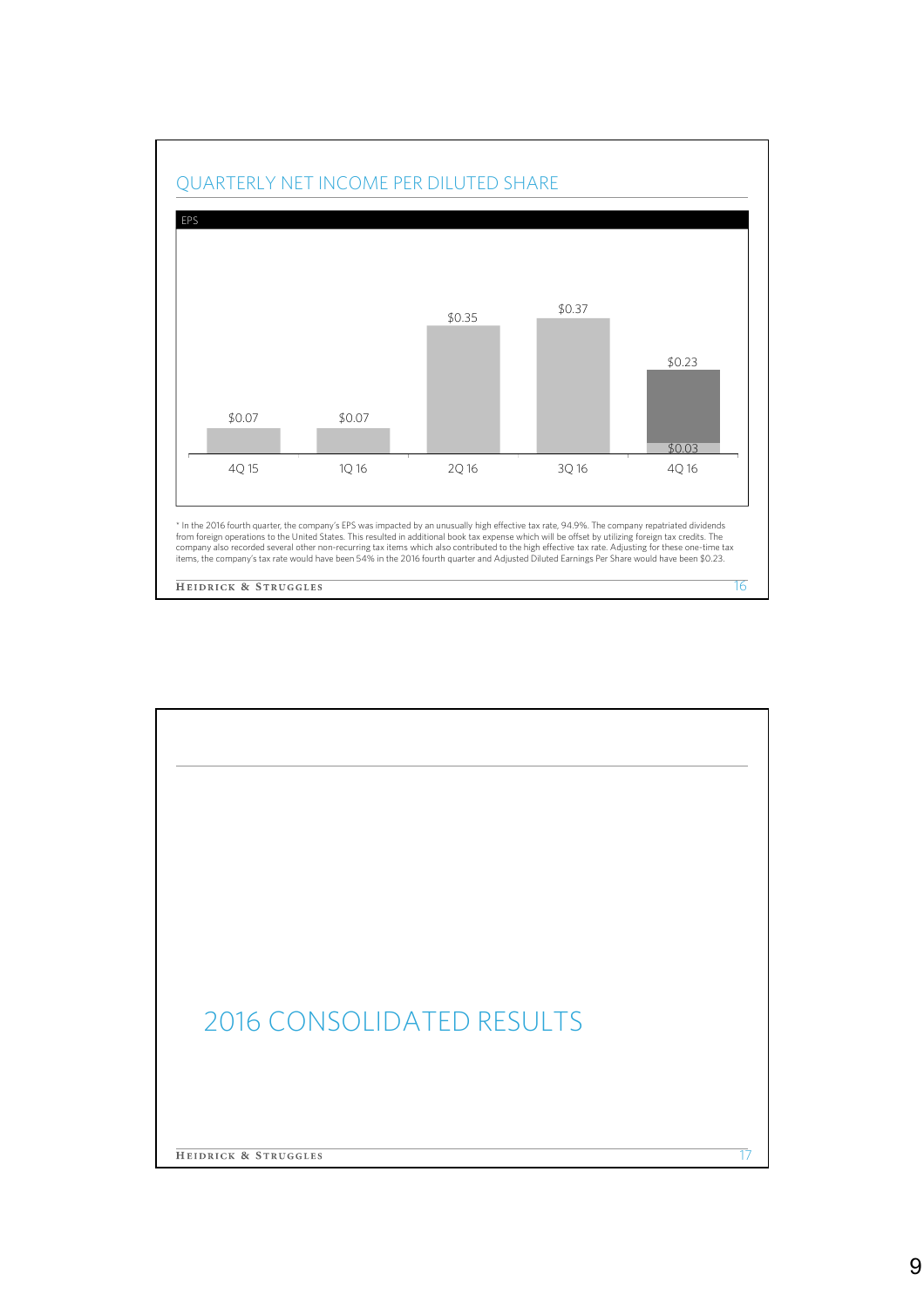

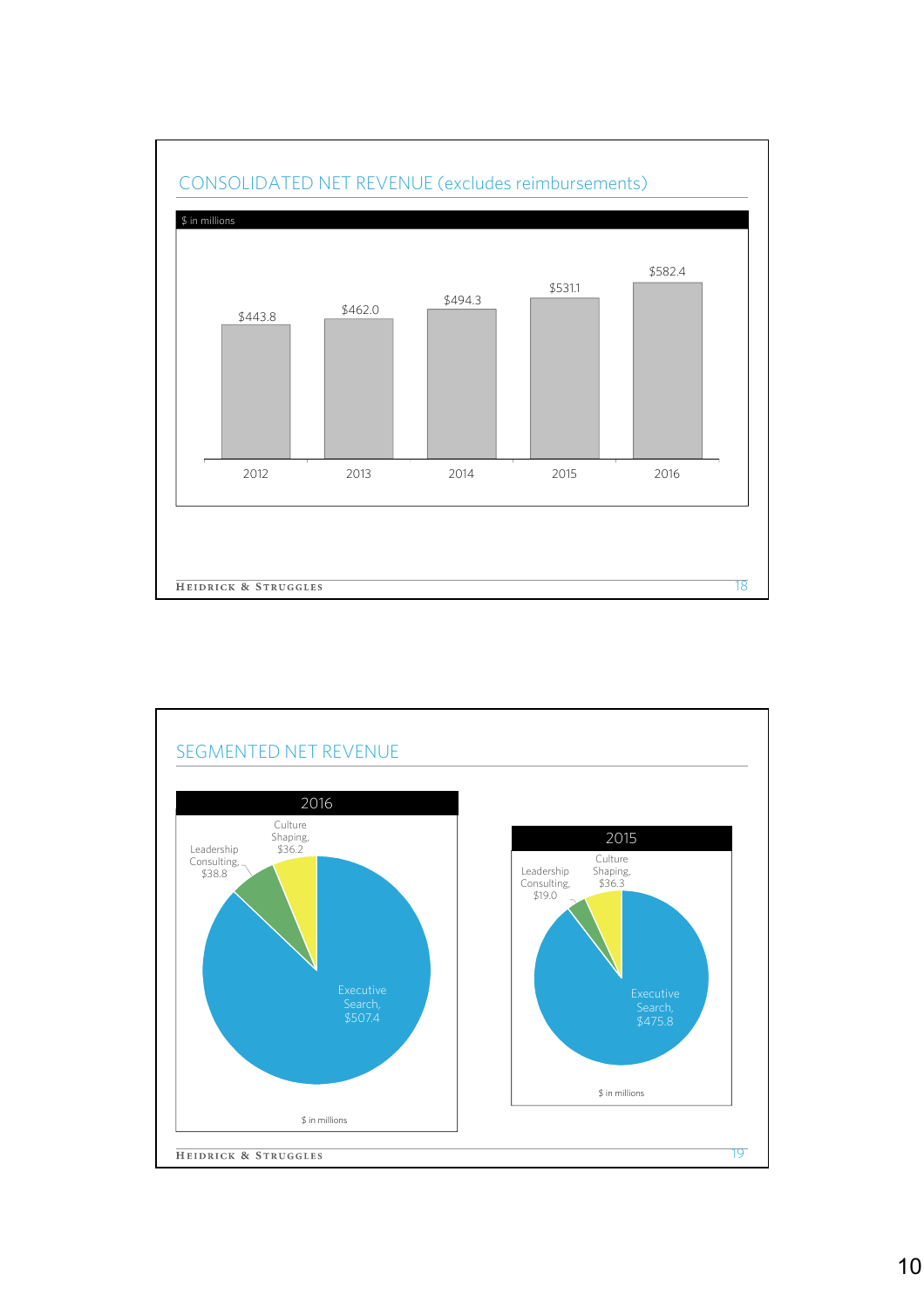

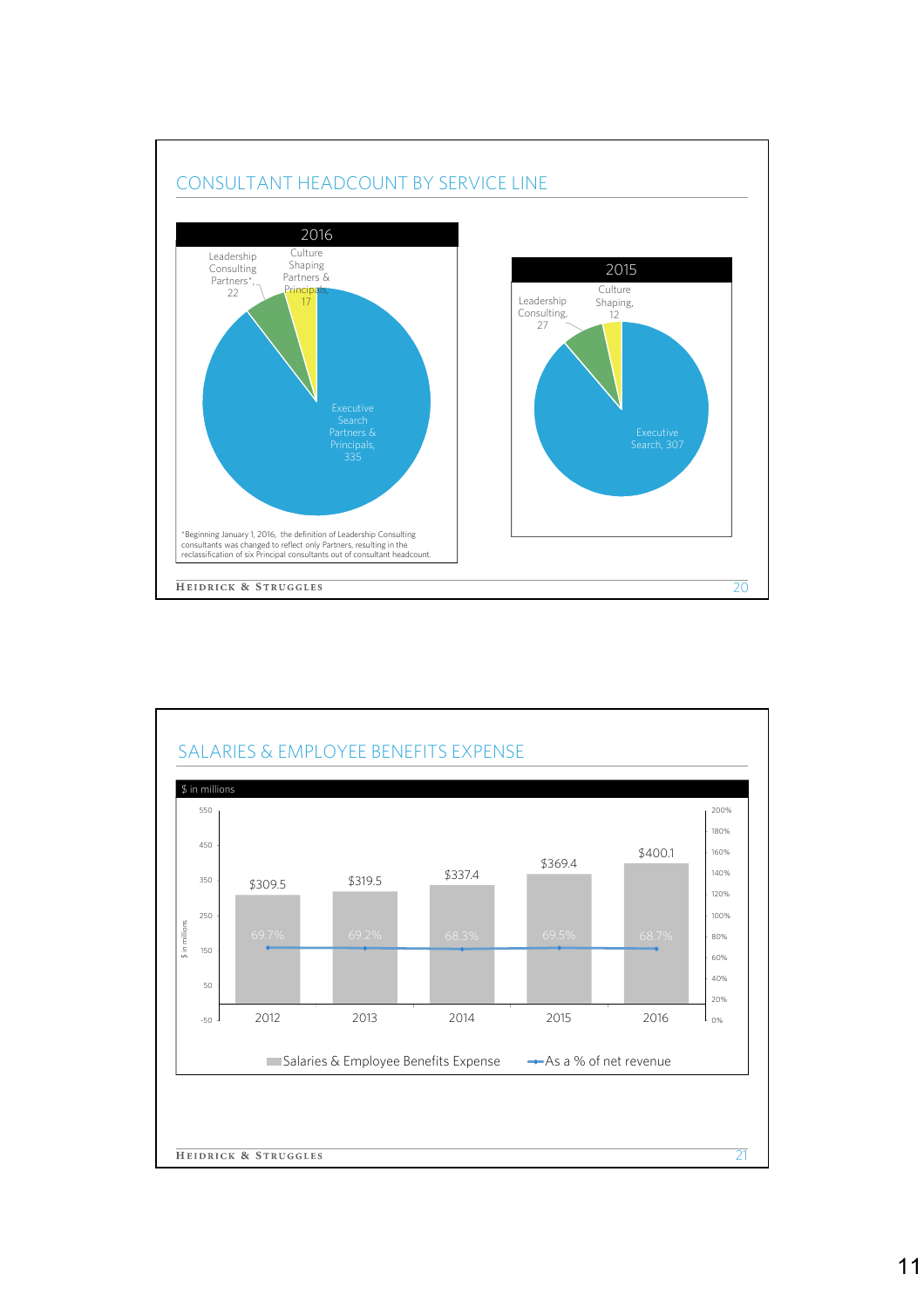

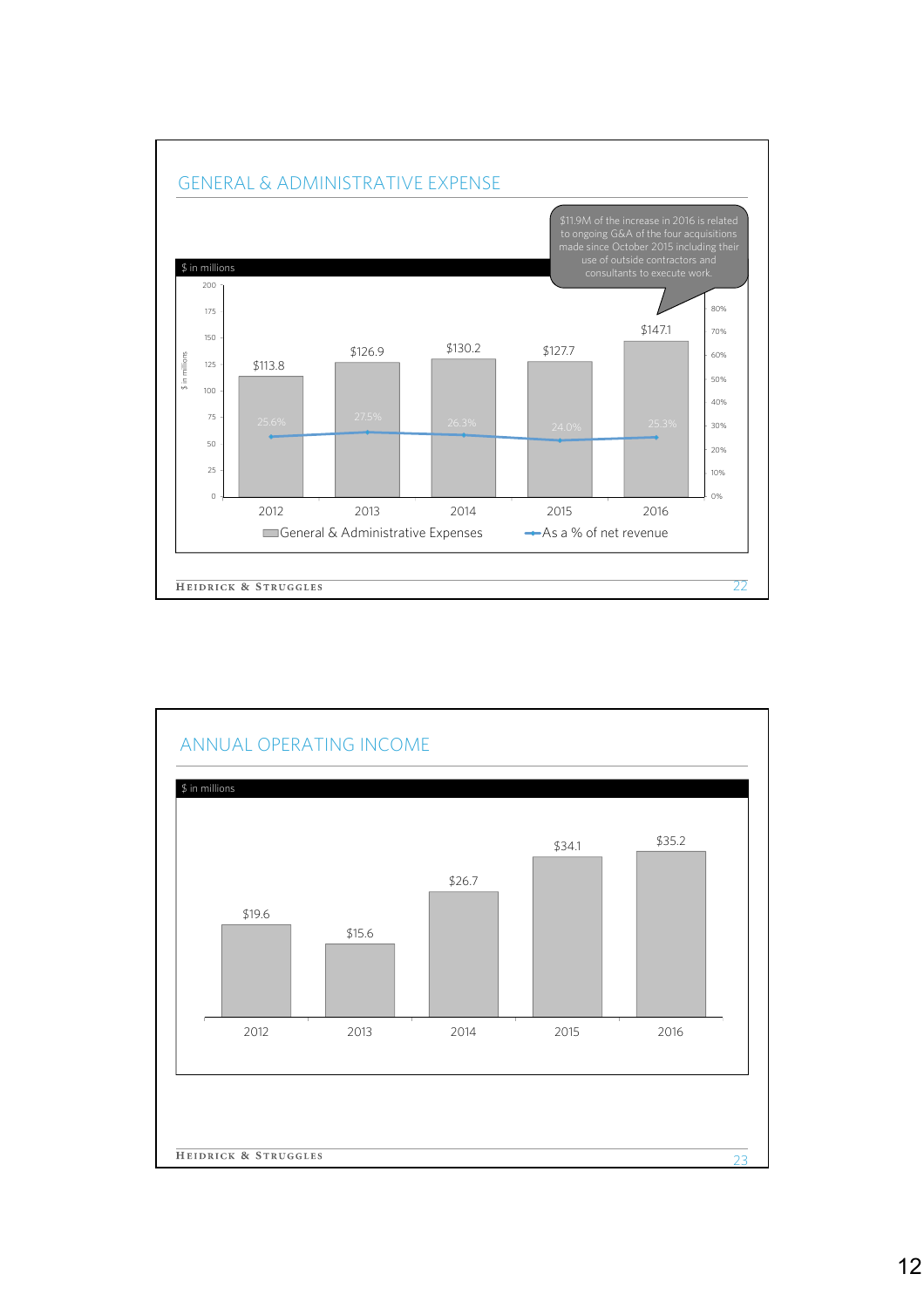

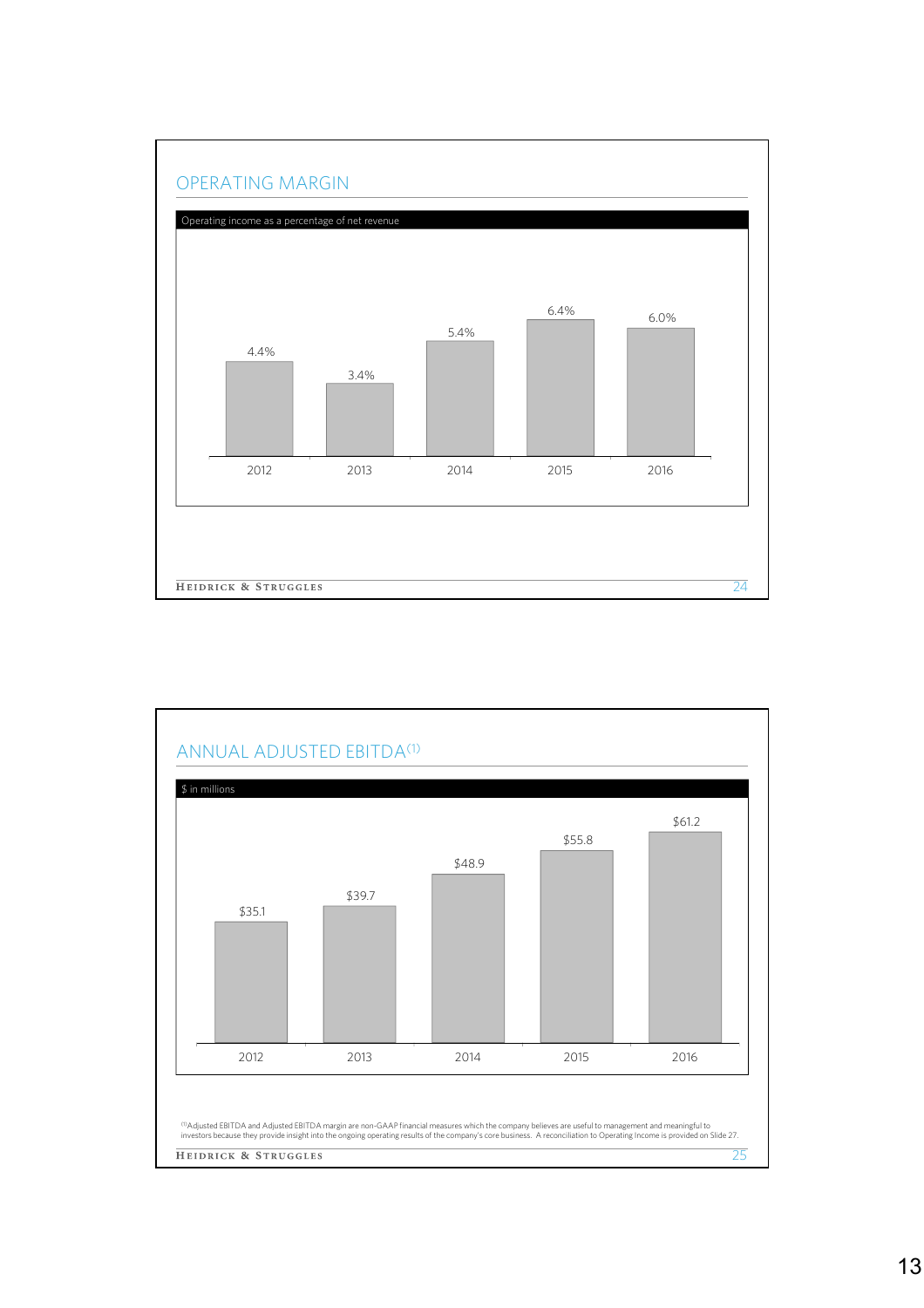

## ADJUSTED EBITDA MARGIN

We define Adjusted EBITDA as earnings before interest, taxes, depreciation, intangible amortization, stock-based compensation expense, compensation expense associated with Senn Delaney retention awards, acquisition-related earnout accretion, and other non-operating income or expense.

| Net Income,                                  | $\mathcal{L}$ | 15.4  | $\mathfrak{L}$ | 17.1   | $\mathfrak{L}$ | (1.7) |
|----------------------------------------------|---------------|-------|----------------|--------|----------------|-------|
| Interest, net                                | \$            | (0.2) | $\mathfrak{L}$ | O.1    |                |       |
| Other, net                                   | \$            | (2.3) | \$             | 2.4    |                |       |
| Provision for income taxes                   | \$            | 22.4  |                | \$14.4 |                |       |
| <b>Operating Income</b>                      | \$            | 35.2  |                | \$34.1 | $$^{\circ}$    | 1.2   |
| Adjustments                                  |               |       |                |        |                |       |
| Salaries and employee benefits               |               |       |                |        |                |       |
| Stock-based compensation expense             |               | 5.8   |                | 4.6    |                | 1.2   |
| Senn Delaney retention awards                |               | 3.0   |                | 2.2    |                | 0.8   |
| General and administrative expenses          |               |       |                |        |                |       |
| Depreciation                                 |               | 9.4   |                | 8.8    |                | 0.6   |
| Intangible amortization                      |               | 7.1   |                | 4.9    |                | 2.2   |
| Earnout accretion                            |               | 0.6   |                | 1.3    |                | (0.7) |
| <b>Adjusted EBITDA</b>                       | $\mathcal{S}$ | 61.2  |                | \$55.8 | $\mathcal{S}$  | 5.4   |
| Adjusted EBITDA Margin (as % of net revenue) |               | 10.5% |                | 10.5%  |                |       |
|                                              |               |       |                |        |                |       |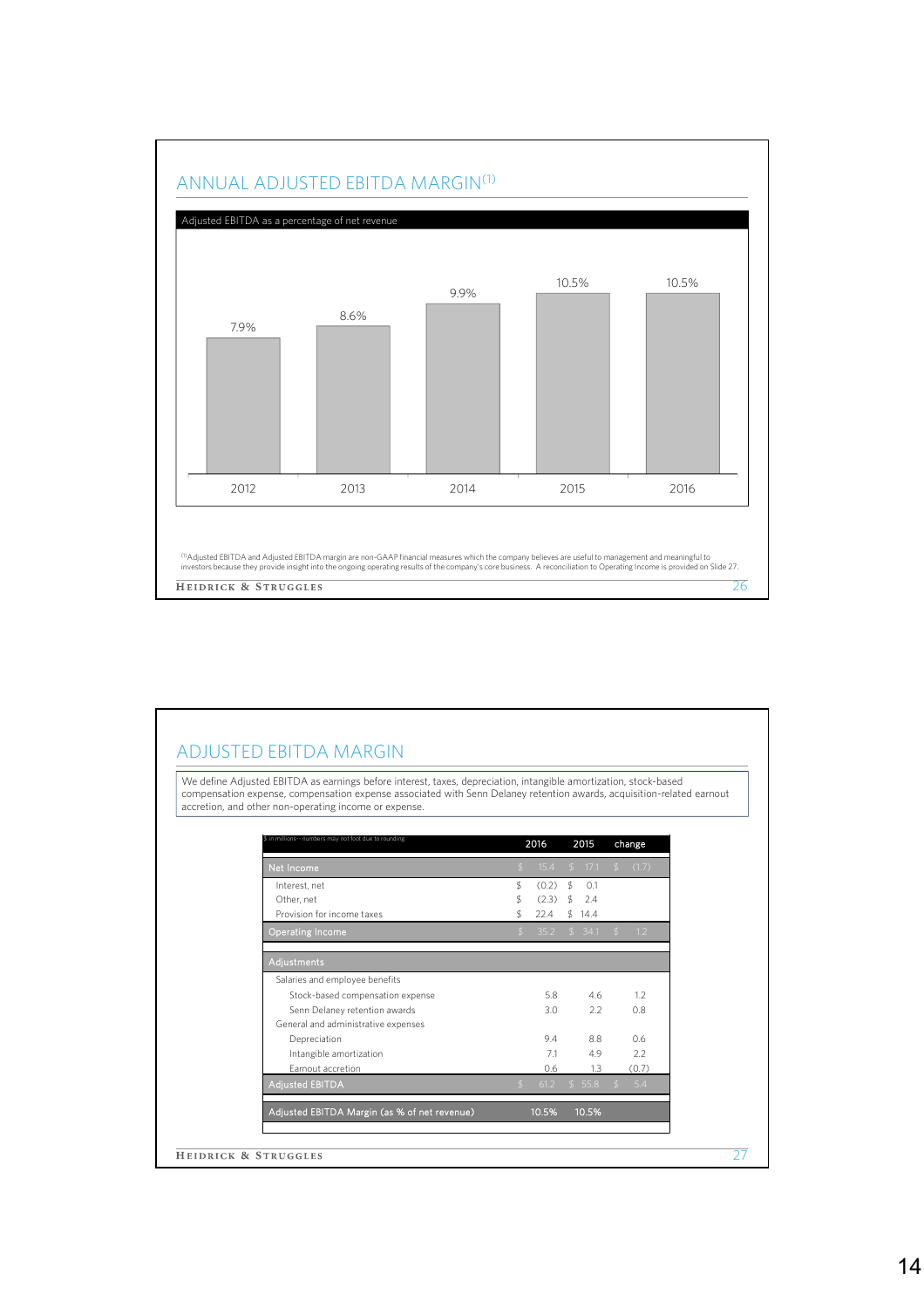

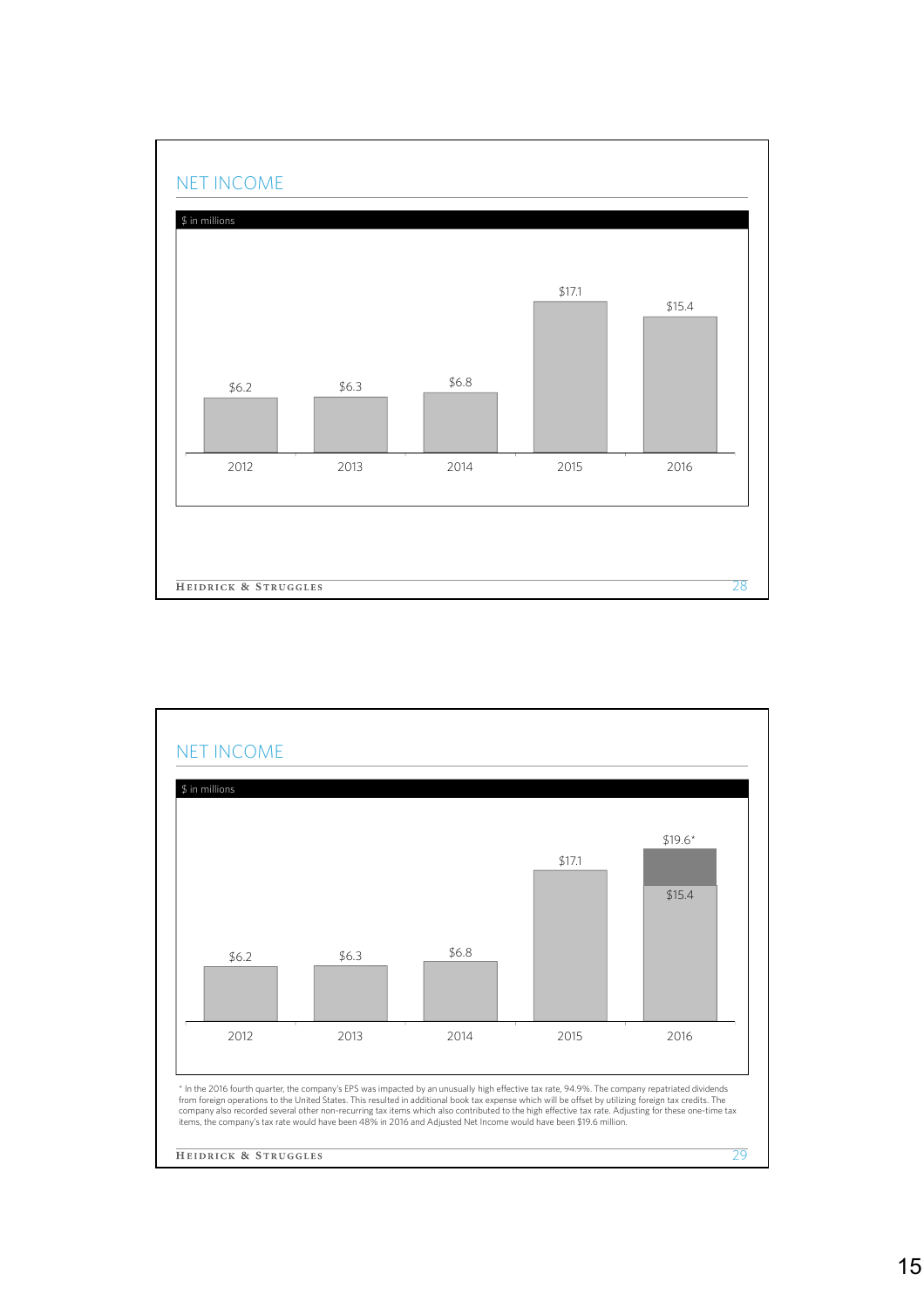

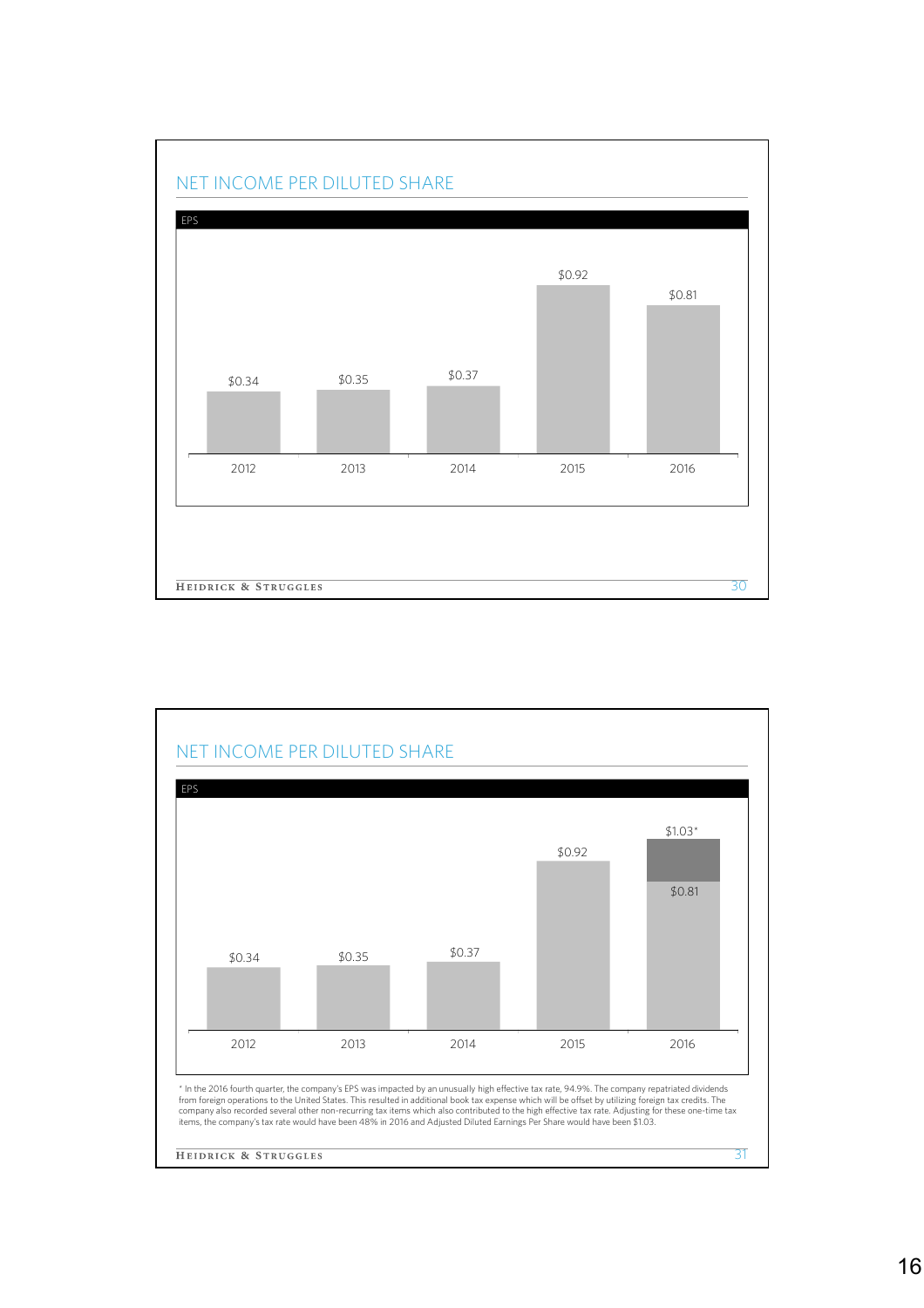

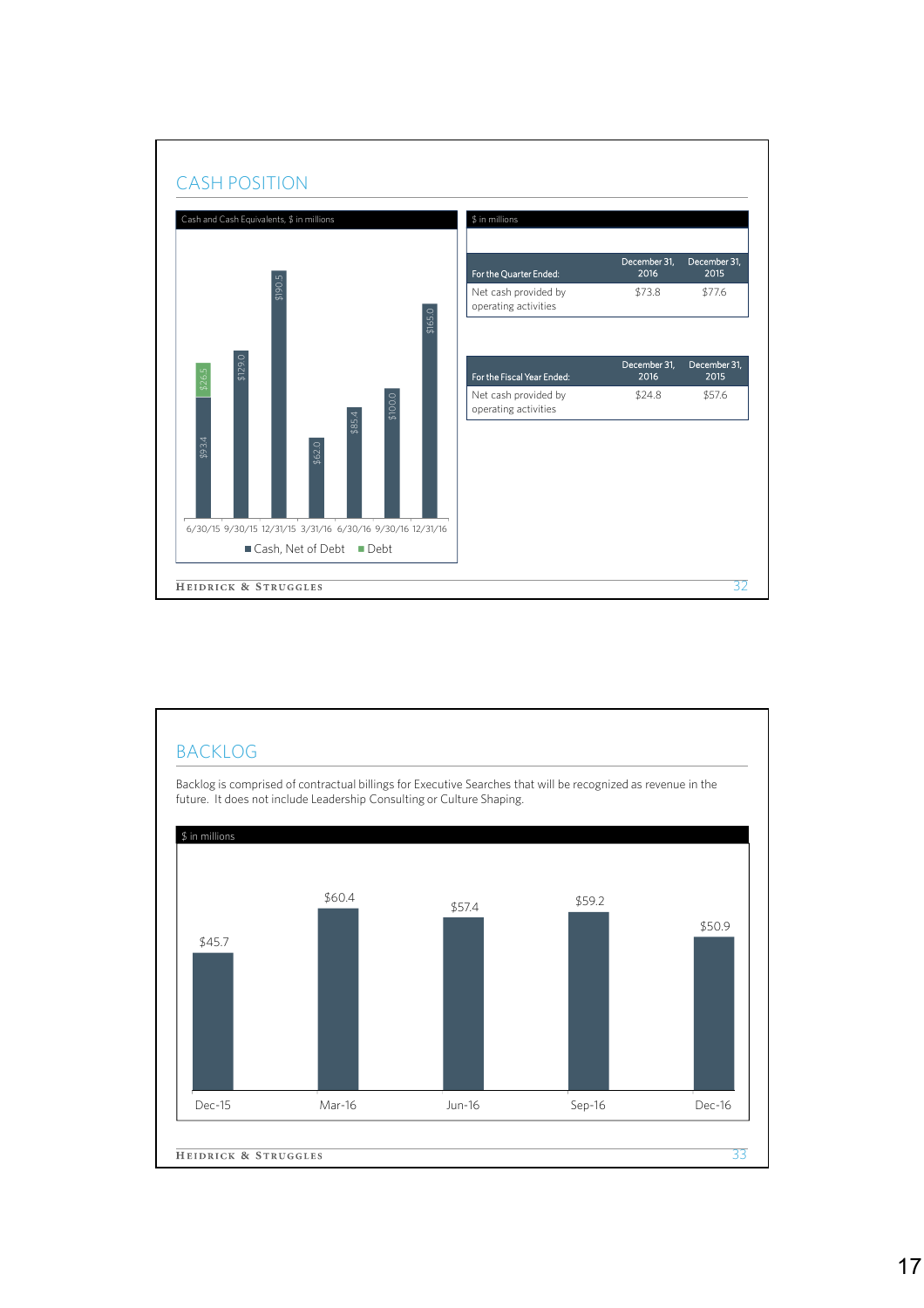

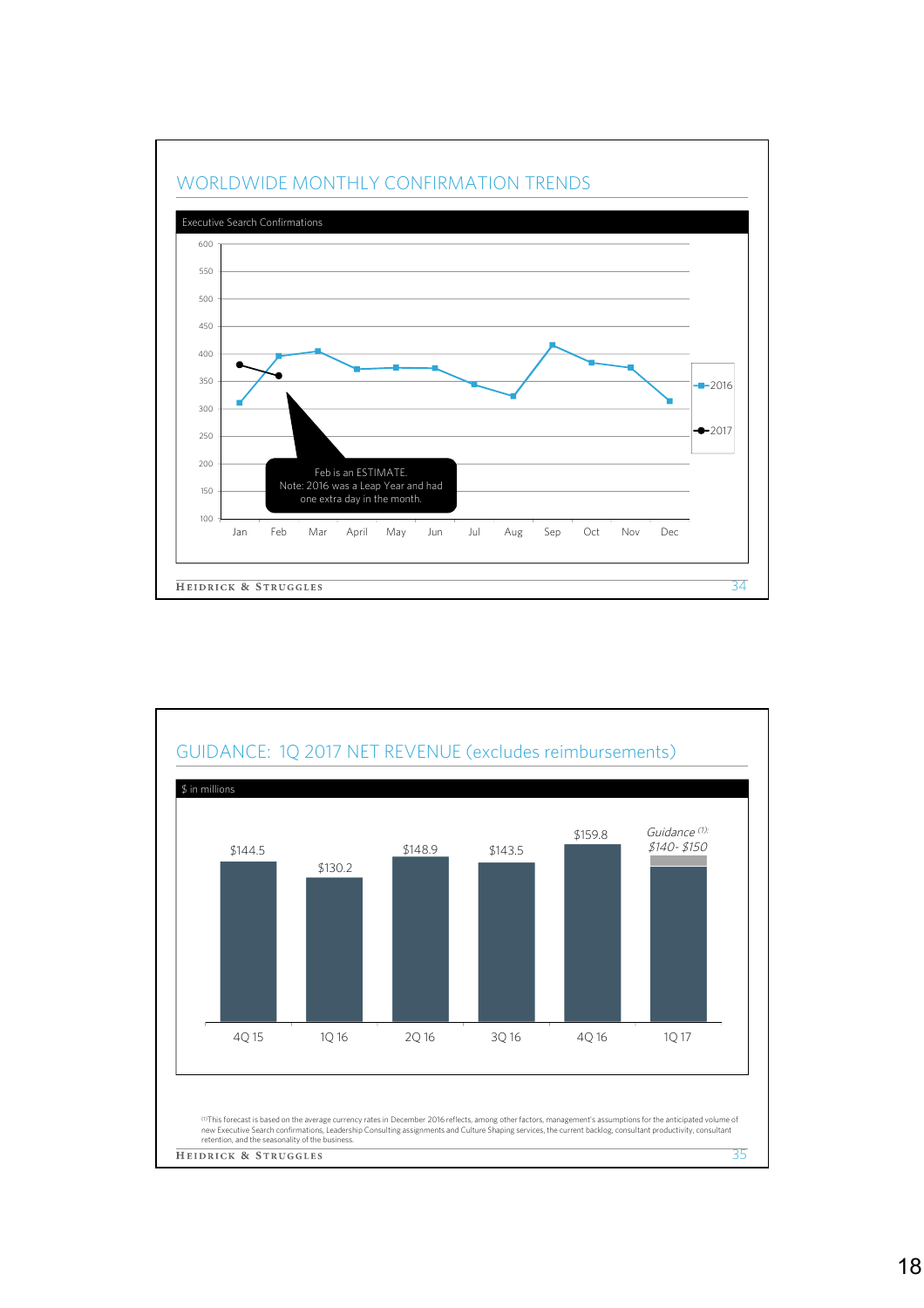

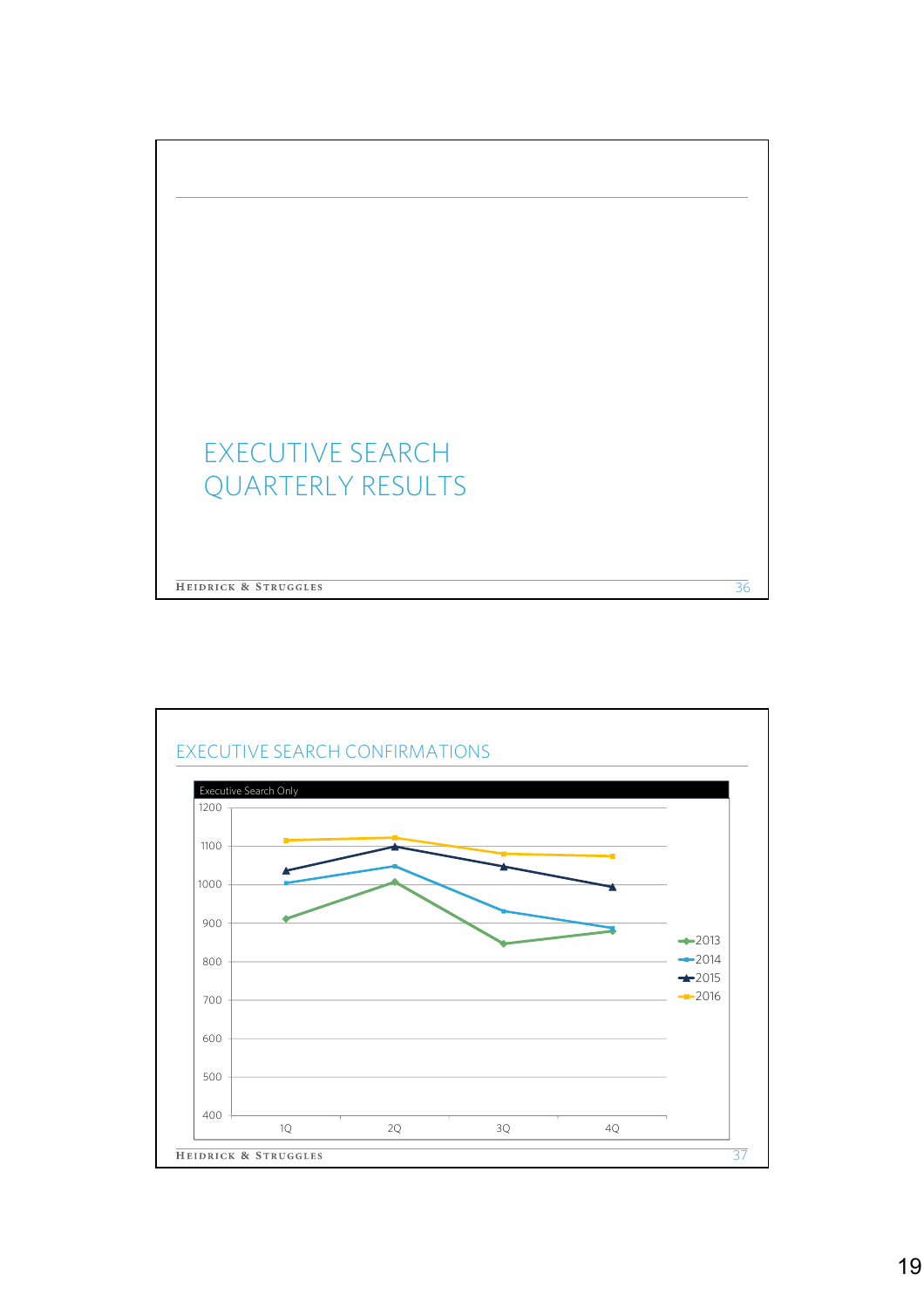

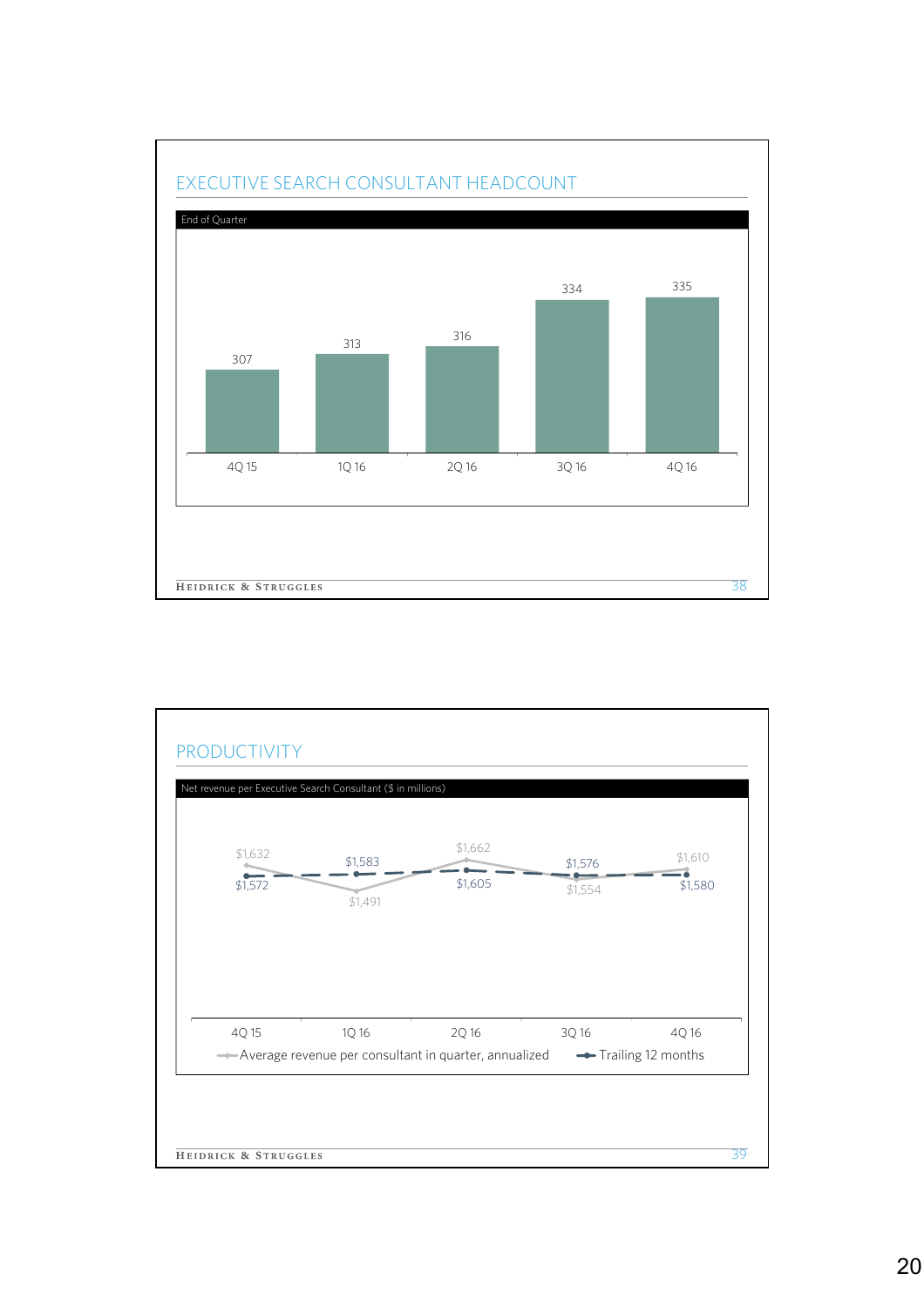

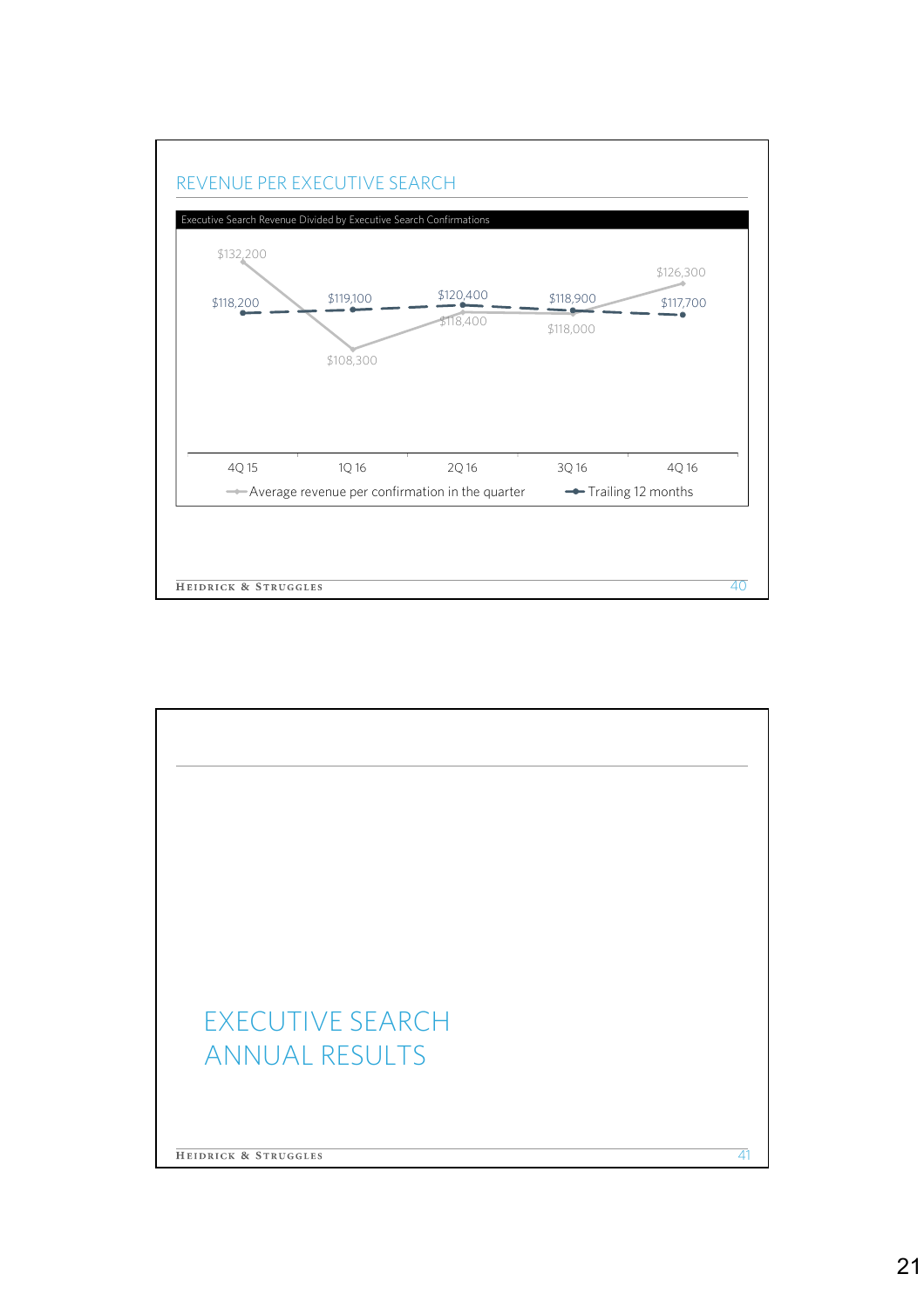

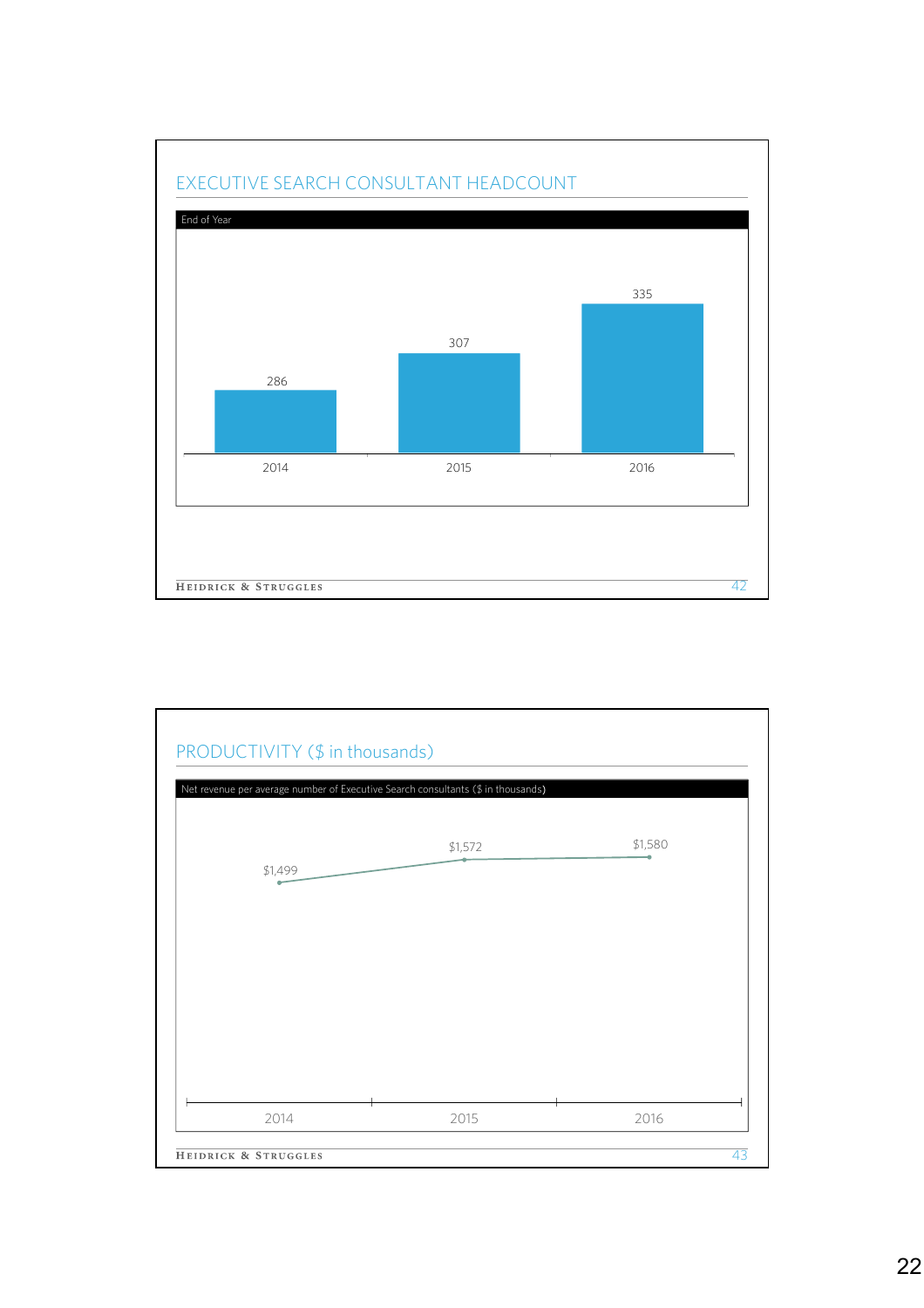

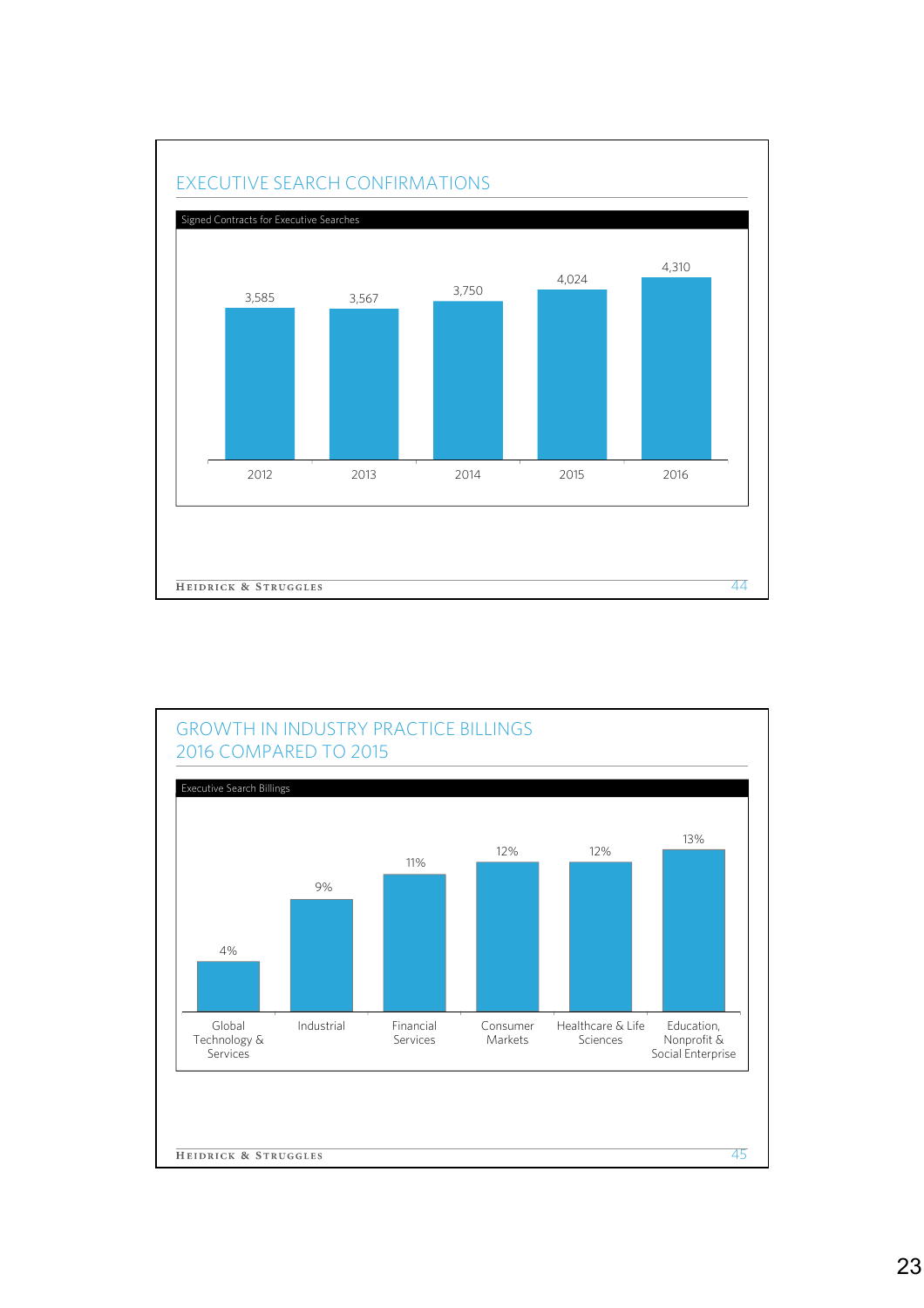